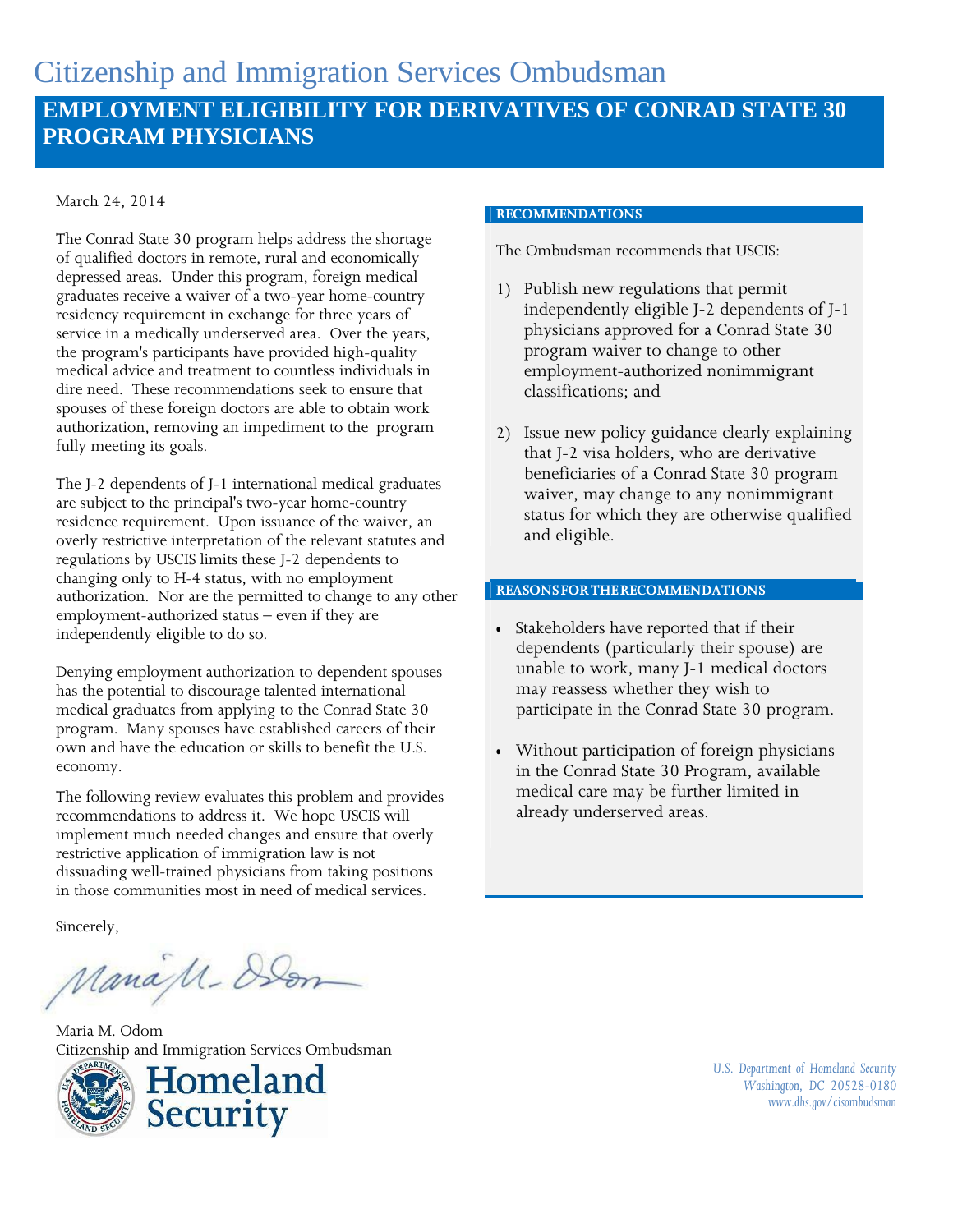# **EMPLOYMENT ELIGIBILITY FOR DERIVATIVES OF CONRAD STATE 30 PROGRAM PHYSICIANS**

## **March 24, 2014**

*The Citizenship and Immigration Services Ombudsman, established by the Homeland Security Act of 2002, provides independent analysis of problems encountered by individuals and employers interacting with U.S. Citizenship and Immigration Services, and proposes changes to mitigate those problems.*

# **EXECUTIVE SUMMARY**

U.S. Citizenship and Immigration Services (USCIS) narrowly interprets the statutes and regulations governing the Conrad State 30 program – which provides for a waiver of the two-year home-country residence requirement applicable to J-1 international medical graduates and their J-2 dependents – as prohibiting the J-2 dependents of participating J-1 medical doctors from changing to any nonimmigrant status except H-4. Accordingly, even where the J-2 dependent qualifies for such status in his/her own right, USCIS will not allow a change of status to another, employment-authorized nonimmigrant category. This legal interpretation and the ensuing USCIS business practices appear to be at odds with the legislative intent underlying the Conrad State 30 program; and they may have a chilling effect on Conrad State 30 applications, as well as placing an undue financial burden on international medical graduates and their families. Accordingly, the Citizenship and Immigration Services Ombudsman (Ombudsman) recommends that USCIS:

- **1) Publish new regulations that permit independently eligible J-2 dependents of J-1 physicians approved for a Conrad State 30 program waiver to change to other employment-authorized nonimmigrant classifications; and**
- **2) Issue new policy guidance clearly explaining that J-2 visa holders, who are derivative beneficiaries of a Conrad State 30 program waiver, may change to any nonimmigrant status for which they are otherwise qualified and eligible.**

## **METHODOLOGY**

In conducting this review, the Ombudsman met with stakeholders and USCIS Headquarters officials representing the Office of Chief Counsel, the Office of Policy and Strategy, and the Service Center Operations Directorate. These meetings involved detailed discussion of the regulations, policies, and procedures affecting Conrad State 30 participants and their dependents. The Ombudsman also reviewed case examples and USCIS Administrative Appeals Office decisions relating to J-2 requests for change of status. In response to a request for data from the Ombudsman, USCIS indicated that the agency does not track the number of J-2 dependents of J-1 foreign physicians approved for a Conrad State 30 waiver who apply to change status.

## **BACKGROUND**

**Legal and Regulatory Framework.** Participation in the Conrad State 30 program – and the attendant waiver process – are governed by a number of statutory and regulatory provisions, which are dispersed throughout the Immigration and Nationality Act (INA) and the Code of Federal Regulations (CFR), and often contain provisions referring to other types of J-1 waivers. The INA and CFR sections most directly relevant to the issues discussed herein are summarized below: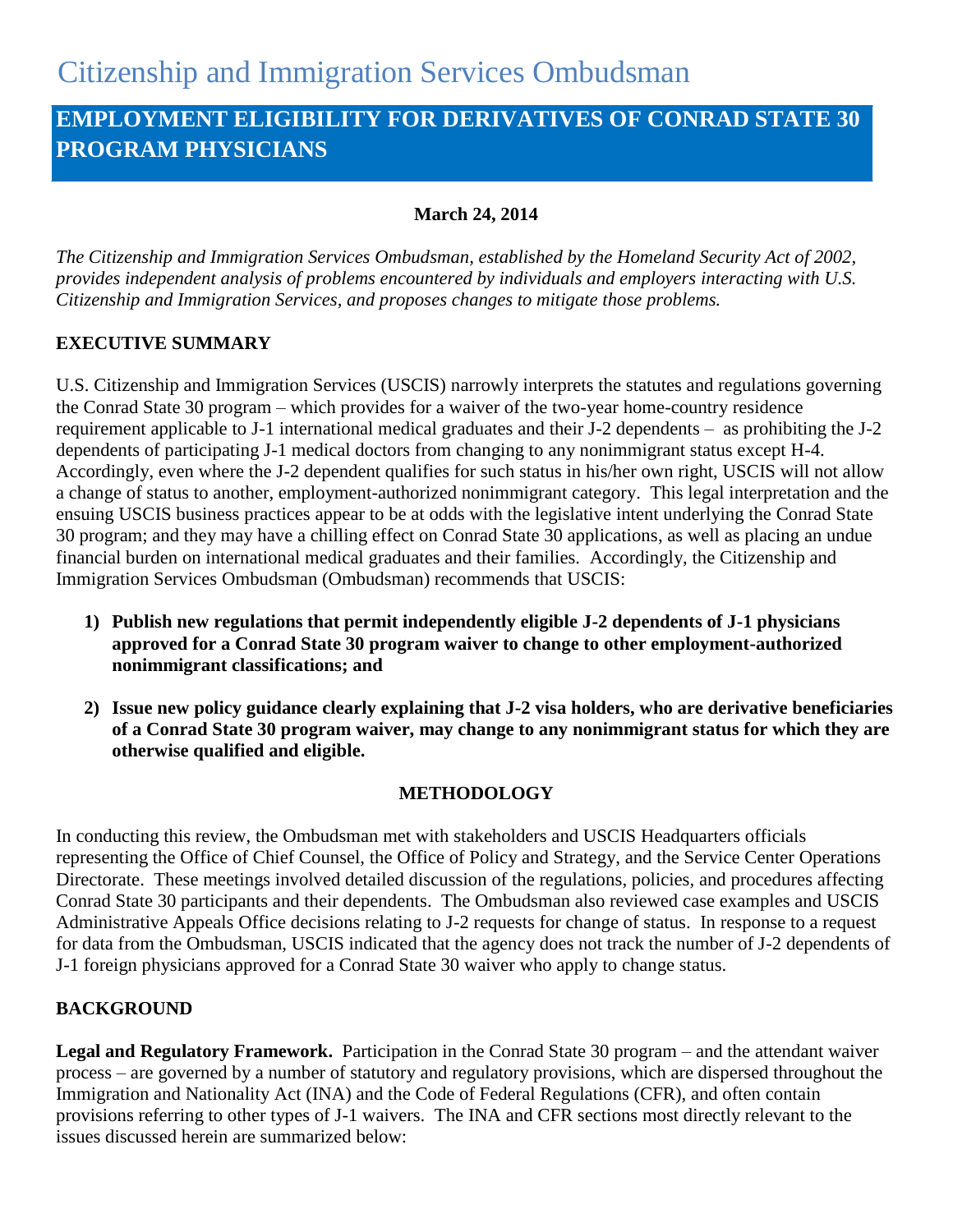- INA §212(e)(iii) makes J-1 international medical graduates ineligible to change or adjust status until they have been physically present in their country of citizenship or country of last residence for a minimum of two years after completion of their graduate medical education and training.
- INA §214(l) specifies the circumstances under which a Conrad State 30 waiver may be granted.
- INA §248(a)(2) imposes a general bar on changes of status by J-1 physicians, except for a change to H-1B pursuant to the terms of INA §214(l).
- INA  $\S 248(a)(3)$  provides that an alien subject to  $\S 212(e)$  may not change status unless he or she has first obtained a waiver.
- 8 CFR §212.7(c)(9) states, in relevant part, "If the Service approves a waiver request...the foreign medical graduate (and accompanying dependents) may apply for change of nonimmigrant status, from J-1 to H-1B and, in the case of dependents of such a foreign medical graduate, from J-2 to H-4."

The foregoing is not intended as a comprehensive discussion of all the provisions of the INA and CFR that may be applicable to status changes requested by J-1 physicians and their dependents.

**International Medical Graduates and Their Dependents.** Each year international medical graduates enter the United States to obtain graduate medical education and training at accredited schools of medicine and teaching hospitals.<sup>1</sup> The "American Medical Association – Section on International Medical Graduates" estimates that physicians trained abroad comprise more than 30 percent of the workforce in U.S. primary care specialties, and close to 40 percent of the physician workforce in the inner-city segments of large metropolitan areas.<sup>2</sup> Referring to international medical graduates in the United States, Jordan Cohen, MD, former president of the Association of American Medical Colleges stated:

Indeed, examples abound of [international medical graduates] who have improved health care delivery, provided care to underserved populations, made ground-breaking discoveries in biomedical research, introduced new surgical techniques, pioneered innovative teaching methods, and more. $3$ 

International medical graduates often are admitted to the United States as J-1 Exchange Visitors.<sup>4</sup> Pursuant to the INA, all J-1 medical doctors are obligated to return to their home country for a period of two years following the completion of graduate medical education and training, before they may apply to adjust or change status in the United States.<sup>5</sup>

l <sup>1</sup> INA § 101(a)(15)(J). *See* USCIS Webpage, "Exchange Visitors,"

[http://www.uscis.gov/portal/site/uscis/menuitem.eb1d4c2a3e5b9ac89243c6a7543f6d1a/?vgnextoid=b69c83453d4a3210VgnVCM100](http://www.uscis.gov/portal/site/uscis/menuitem.eb1d4c2a3e5b9ac89243c6a7543f6d1a/?vgnextoid=b69c83453d4a3210VgnVCM100000b92ca60aRCRD&vgnextchannel=b69c83453d4a3210VgnVCM100000b92ca60aRCRD) [000b92ca60aRCRD&vgnextchannel=b69c83453d4a3210VgnVCM100000b92ca60aRCRD](http://www.uscis.gov/portal/site/uscis/menuitem.eb1d4c2a3e5b9ac89243c6a7543f6d1a/?vgnextoid=b69c83453d4a3210VgnVCM100000b92ca60aRCRD&vgnextchannel=b69c83453d4a3210VgnVCM100000b92ca60aRCRD) (accessed Jan. 12, 2014), and U.S. Department of State Webpage, "J-1 Visa Exchange Visitor Program,"<http://j1visa.state.gov/> (accessed Jan. 12, 2014).

<sup>&</sup>lt;sup>2</sup> American Medical Association, International Medical Graduates in American Medicine: Contemporary Challenges and Opportunities 5 (2013), p. 54.

<sup>3</sup> American Medical Association, International Medical Graduates in American Medicine: Contemporary Challenges and Opportunities 5 (2013).

<sup>&</sup>lt;sup>4</sup> According to the Department of Homeland Security "Annual Flow Report: Nonimmigrant Admissions to the United States: 2012," there were 421, 425 J-1 admissions to the United States in 2012. Office of Immigration Statistics, Annual Flow Report: Nonimmigrant Admissions to the United States: 2012 (August 2013), [http://www.dhs.gov/sites/default/files/publications/ois\\_ni\\_fr\\_2012.pdf](http://www.dhs.gov/sites/default/files/publications/ois_ni_fr_2012.pdf)

<sup>(</sup>accessed Feb. 24, 2014) ("Admissions" represent events and do not constitute a count of unique individuals who entered the United States in J-1 status. Only a small percentage of total J-1 status holders are International Medical Graduates.).

<sup>&</sup>lt;sup>5</sup> INA §§ 212(e), 214(1), and 248. A single exception exists, enabling J-1s subject to the home-country physical presence requirement to request a change to O-1 nonimmigrant status for Individuals with Extraordinary Ability or Achievement; neither the acquisition of an O-1 visa or admission to the United States in O-1 status eliminates the two-year home-country residence requirement. *See* INS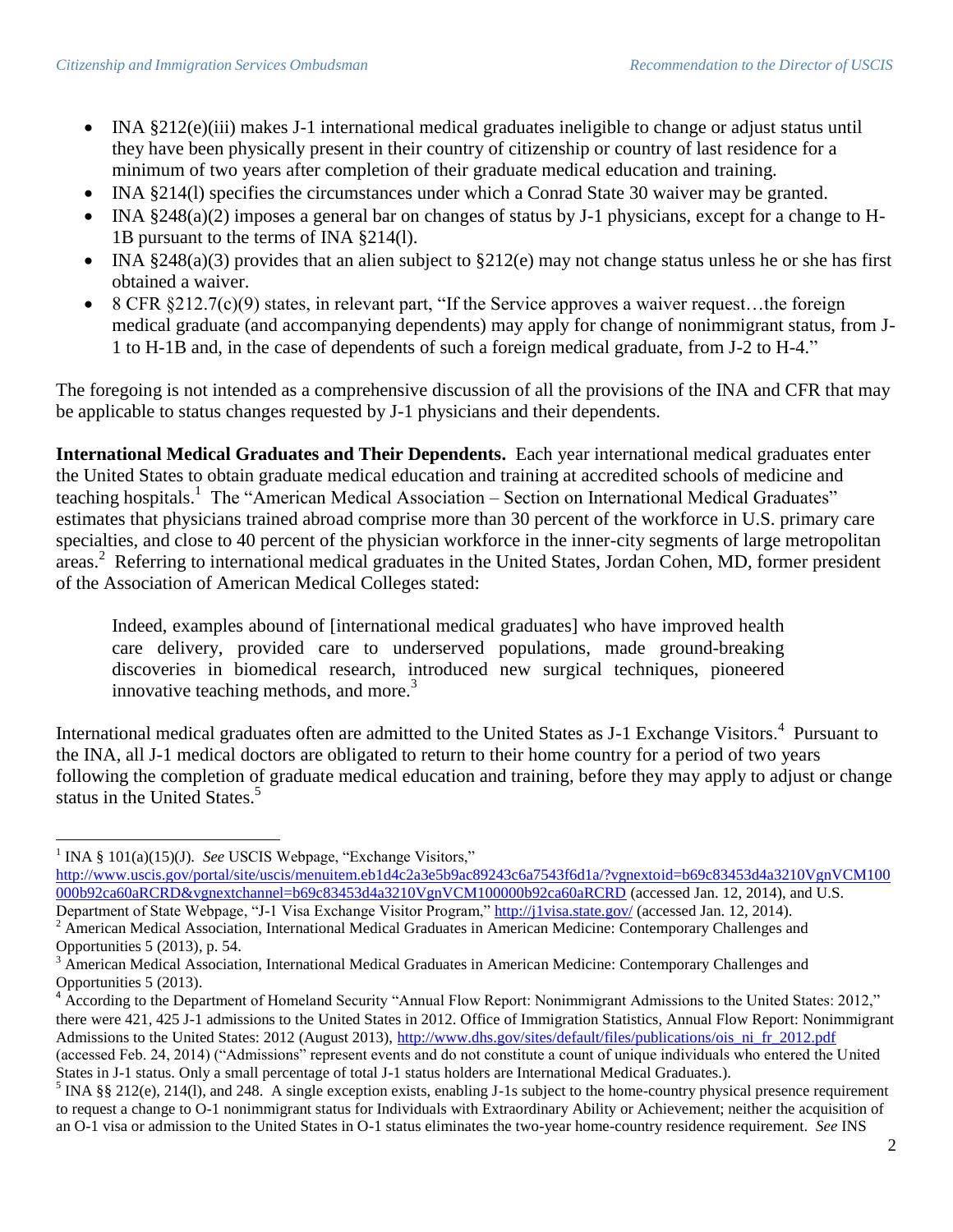The spouses and unmarried children of J-1 physicians are typically admitted to the United States in J-2 nonimmigrant status.<sup>6</sup> J-2 visa holders are eligible to apply for work authorization while residing in the United States.<sup>7</sup> Accompanying J-2s are also required to return to their home-country for a period of two years once the J-1 physician has completed his/her graduate medical education and training.

**The Conrad 30 State Program.** For J-1 physicians willing to provide medical services in certain federally designated, underserved areas, Congress established a waiver of the two-year home-country physical presence requirement, referred to as the Conrad State 30 program.<sup>8</sup> Under this program, each state may receive up to 30 international medical graduates each year. Since it was established in 1994, through the Conrad State 30 program, thousands of foreign physicians, who received graduate medical education and clinical training in the United States, have provided medical services to rural, inner city, and other medically underserved communities. <sup>9</sup> The program has been utilized by every state in the country and has been reauthorized by Congress several times.<sup>10</sup>

Under the terms of the Conrad State 30 program, international medical graduates receive a waiver of the twoyear home-residency requirement, in exchange for three years of service as a physician employed by a designated health care facility that provides clinical medical care in a federally designated area that has either a shortage of physicians or populations that are medically underserved.<sup>11</sup> In order to obtain the waiver, the J-1 physician must be hired by the designated facility and sponsored by the Department of Health of the state where the physician will be employed. Upon approval of a waiver application, J-1 physicians are permitted to change to H-1B nonimmigrant status and work for the designated health care facility.

**Requests for Change of Status for the J-2 Dependents of Conrad State 30 Waiver Recipients.** Prior to 2011, USCIS regularly approved requests for change of status for J-2s to employment-authorized nonimmigrant classifications, such as H-1B Specialty Occupation Worker, after the principal J-1 obtained a Conrad State 30 waiver. According to USCIS, subsequent to a revision of Form I-129, *Petition for a Nonimmigrant Worker* in September 2013,<sup>12</sup> the agency began collecting information pertaining to J-2s in order to determine whether the principal was subject to the two-year home-residency requirement. It then began denying change of status

[http://www.dhs.gov/sites/default/files/publications/ois\\_ni\\_fr\\_2012.pdf](http://www.dhs.gov/sites/default/files/publications/ois_ni_fr_2012.pdf) (accessed Feb. 24, 2014).

<sup>7</sup> 8 C.F.R. § 214.2(j)(1)(V). J-2s may obtain employment authorization, as long as their income is not used to support the principal J-1 visa holders.

 $8 \text{ INA} \text{§ } 214(1)$ . On September 28, 2012, through enactment of Pub. L. No. 112-176, the Conrad State 30 Program was extended until September 30, 2015.

<sup>9</sup> See "Find Shortage Areas: MUA/P by State and County"<http://muafind.hrsa.gov/> (accessed Dec. 23, 2013) (Medically Underserved Areas/Populations are areas or populations designated by HRSA as having: too few primary care providers, high infant mortality, high poverty and/or high elderly population. Health Professional Shortage Areas (HPSAs) are designated by HRSA as having shortages of primary medical care, dental or mental health providers and may be geographic (a county or service area), demographic (low income population) or institutional (comprehensive health center, federally qualified health center or other public facility)).

American College of Surgeons: Division of Advocacy and Health Policy, "ACS Supports the Conrad State 30 and Physicians Access Act,[" http://www.facs.org/ahp/workforce/](http://www.facs.org/ahp/workforce/) (accessed Jan. 06, 2014). *See supra* note 7.

<sup>11</sup> INA §214(l)(C)(iii).

 $\overline{a}$ 

<sup>12</sup> U.S. Citizenship and Immigration Services, Agency Information Collection Activities: Petition for a Nonimmigrant Worker, Form I-129; Revision of a Currently Approved Collection, 78 Fed. Reg. 129, 40490 (July 5, 2013).

Letter (Oct. 19, 2001), reproduced at 79 Int. Rel. 53-54 (January 07, 2002) and INS Letter (Aug. 30 1994) reproduced at 71 Int. Rel. 1376-77 (Oct. 7, 1994).

<sup>&</sup>lt;sup>6</sup> According to the Department of Homeland Security "Annual Flow Report: Nonimmigrant Admissions to the United States: 2012," there were 53,807 J-2 admissions to the United States in 2012. Office of Immigration Statistics, Annual Flow Report: Nonimmigrant Admissions to the United States: 2012 (August 2013) ("Admissions" represent events and do not constitute a count of unique individuals who entered the United States in J-2 status. Only a small percentage of total J-2 status holders are the dependents of International Medical Graduates.).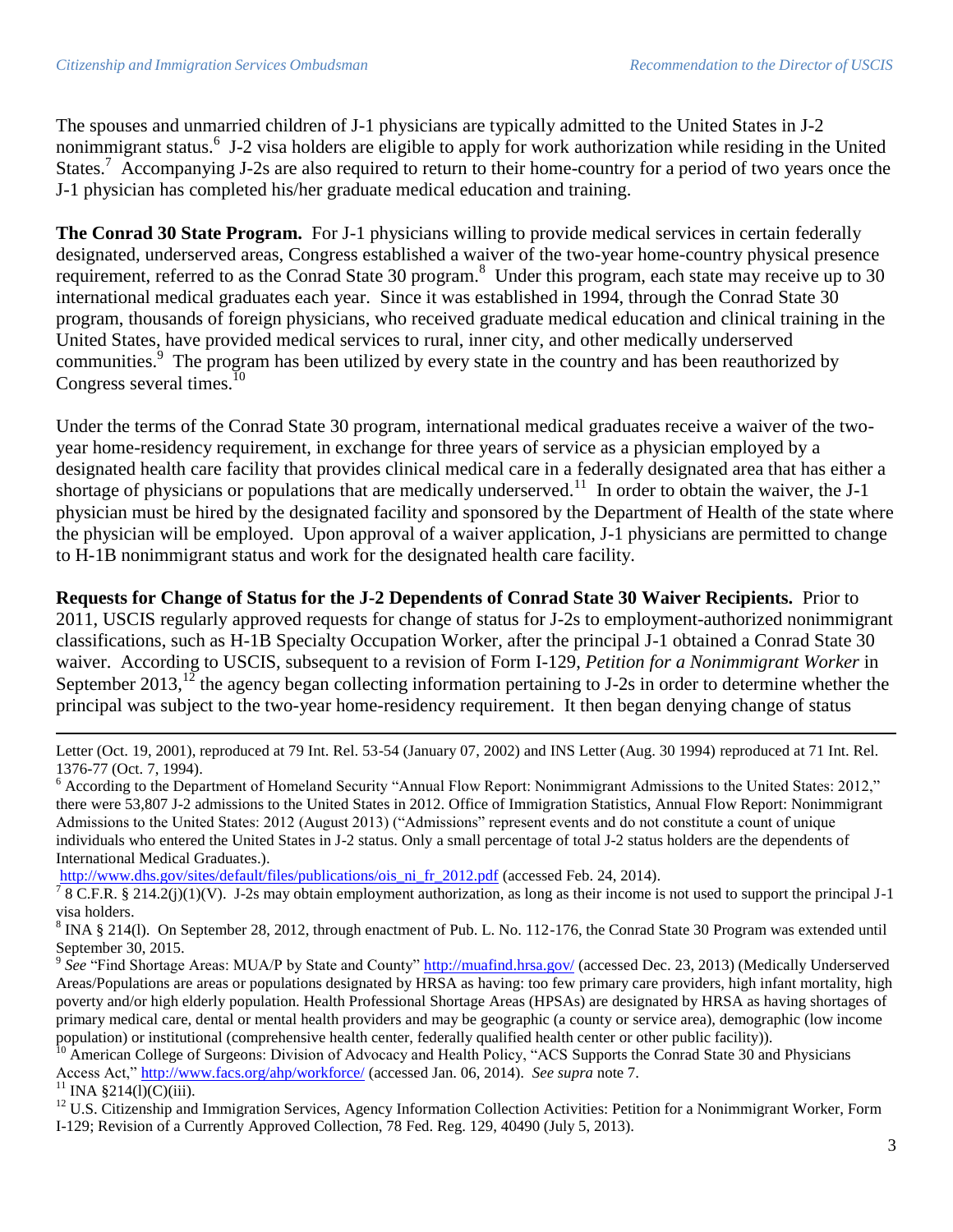#### *Citizenship and Immigration Services Ombudsman Recommendation to the Director of USCIS*

applications filed by these dependents in order to change to classifications other than H-4. USCIS maintains that its policy has not changed in this area. Rather, the agency claims that denial of these applications for change of status is due to the collection of new information by USCIS via the revised Form I-129 (i.e., USCIS is now able to easily identify dependents who are subject to the two-year home-residency requirement).<sup>13</sup>

USCIS avers that the terms of 8 CFR §212.7(c)(9) permit J-2 dependents of waivered J-1 physicians to change *only* to H-4 nonimmigrant status – even in circumstances where a J-2 dependent is independently qualified and eligible for another nonimmigrant status. As noted above, J-2 visa holders are eligible to request work authorization. However, when a J-2 changes to H-4 nonimmigrant status, derivatives are no longer eligible to request work authorization. Current USCIS statutory interpretation deprives J-2 dependents of work authorization, even if they have careers of their own or otherwise may be able to contribute to the U.S. economy.

As J-1 medical doctors transition out of the Exchange Visitor Program, the ability of their dependents to work in the United States is an important consideration. Salaries paid to physicians working in publicly funded healthcare facilities are often considerably lower than those paid to doctors working in private facilities or private medical practice.<sup>14</sup> The potential earning ability of J-1 physicians' spouses is often a key financial concern when deciding whether to permanently relocate to the United States in order to build a medical career; and college aged children may need to work in order to help finance higher education. In addition, many spouses with significant education and training find mandatory relegation to H-4 status to be a major impediment to their own professional development. Accordingly, if their dependents (particularly their spouse) are unable to work, many J-1 medical doctors may reassess whether they wish to participate in the Conrad State 30 program. This can create the unintended consequence of further limiting available medical care in already underserved areas.

### **RECOMMENDATIONS AND ANALYSIS**

**The Ombudsman recommends that USCIS:**

- **1) Publish new regulations that permit independently eligible J-2 dependents of J-1 physicians approved for a Conrad State 30 program waiver to change to other employment-authorized nonimmigrant classifications; and**
- **2) Issue new policy guidance clearly explaining that J-2 visa holders, who are derivative beneficiaries of a Conrad State 30 program waiver, may change to any nonimmigrant status for which they are otherwise qualified and eligible.**

When USCIS approves a waiver of the two-year residence requirement for a J-1 visa holder, the corresponding Form I-797, *Notice of Approval* clearly states that the waiver also applies to J-2 dependents:

*The United States Information Agency, based upon a recommendation from an interested Government agency, has recommended that the applicant and any member of his or her* 

 $\overline{\phantom{a}}$  $13$  Information provided by USCIS (Sept. 17, 2013).

<sup>&</sup>lt;sup>14</sup> See "Medscape Physician Compensation Report 2012"<http://www.medscape.com/features/slideshow/compensation/2012/public> (accessed Dec. 23, 2013).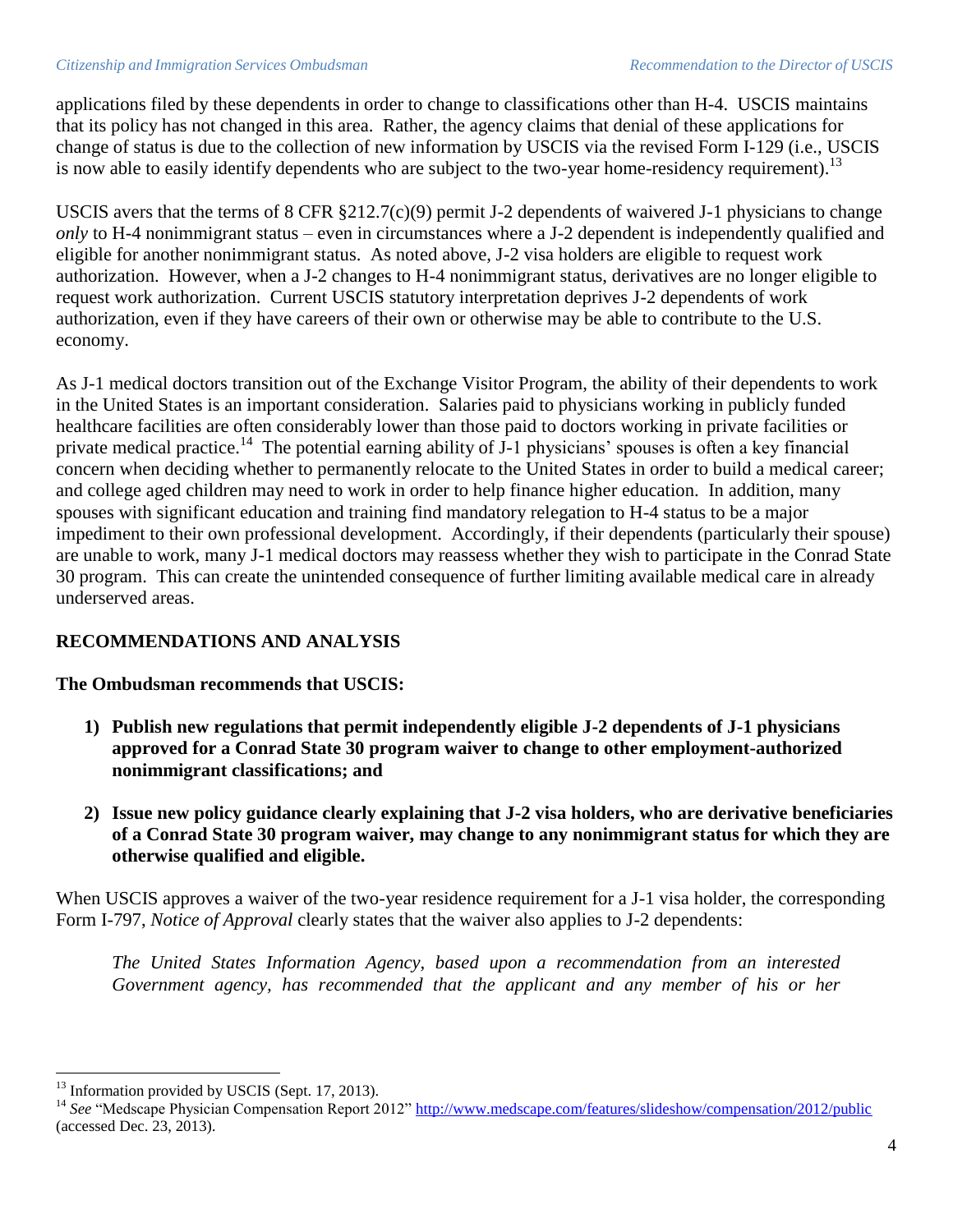*immediate family be granted a waiver of the two-year foreign residence requirement of Section 212(e) of the Immigration and Nationality Act, as amended.<sup>15</sup>*

Similarly, the Department of State provides the following guidance regarding the applicability of an approved waiver to a J-2 visa holder:

*If your J-1 spouse or parent receives a favorable recommendation from the Department of State's Waiver Review Division, it will be forwarded to [USCIS]. If USCIS grants the waiver to your J-1 spouse or parent, then you will also benefit from that waiver.<sup>16</sup>*

If the foreign medical graduate fails to comply with the waiver requirements, the individual's H-1B status is revoked, and the physician again becomes subject to the two-year home-country physical presence requirement.<sup>17</sup> In addition, all derivative beneficiaries of the waiver must once again become subject to the 2year foreign residence requirement under INA  $$212(e).$ <sup>18</sup>

In the past, where a waiver under INA §212(e)(iii) had been approved for the principal, USCIS approved H-1B change of status applications for J-2 dependents. USCIS also granted changes of status to H-1B status to waiver recipient J-2 dependents where the J-2 first changed to H-4, then immediately sought H-1B status. In either case, waivered J-2 dependents were allowed by USCIS to change status prior to the fulfillment of either the two-year home-country physical presence requirement or the Conrad State 30 waiver requirements.

Recently, however, USCIS has routinely denied change of status requests filed by the J-2 dependents of J-1 physicians. These denials are based on USCIS's position that J-2s are prohibited from changing to any status other than H-4 until the J-1 physician has completed the three-year medical service requirement under INA  $§214(1).^{19}$ 

Department of Public Health, or its equivalent)….

l

<sup>15</sup> U.S. Citizenship and Immigration Services, Form I-797, *Notice of Action*. *Information taken from exemplar form provided by USCIS.*

<sup>&</sup>lt;sup>16</sup> "Frequently Asked Questions – Waiver of the Exchange Visitor Two-Year Home-Country Physical Presence Requirement," <http://travel.state.gov/content/visas/english/study-exchange/student/residency-waiver/ds-3035-faqs.html> (accessed Feb. 24, 2014).

 $^{17}$  INA §214(1)(2)(B) states: No person who has obtained a change of status under subparagraph (A) and who has failed to fulfill the terms of the contract with the health facility or health care organization named in the waiver application shall be eligible to apply for an immigrant visa, for permanent residence, or for any other change of nonimmigrant status, until it is established that such person has resided and been physically present in the country of his nationality or his last residence for an aggregate of at least 2 years following departure from the United States.

<sup>&</sup>lt;sup>18</sup> INA §212(e) states, in relevant part: No person admitted under section  $101(a)(15)(J)$  [8 USC §1101(a)(15)(J)] or acquiring such status after admission (i) whose participation in the program for which he came to the United States was financed in whole or in part, directly or indirectly, by an agency of the Government of the United States or by the government of the country of his nationality or his last residence, (ii) who at the time of admission or acquisition of status under section  $101(a)(15)(J)$  [8 USC §1101(a)(15)(J)] was a national or resident of a country which the Director of the United States Information Agency, pursuant to regulations prescribed by him, had designated as clearly requiring the services of persons engaged in the field of specialized knowledge or skill in which the alien was engaged, or (iii) who came to the United States or acquired such status in order to receive graduate medical education or training, shall be eligible to apply for an immigrant visa, or for permanent residence, or for a nonimmigrant visa under section  $101(a)(15)(H)$  or section  $101(a)(15)(L)$  [8 USC §1101(a)(15)(H) or (L) ] until it is established that such person has resided and been physically present in the country of his nationality or his last residence for an aggregate of at least two years following departure from the United States: Provided, That

upon the favorable recommendation of the Director, pursuant to the request of an interested United States Government agency (or, in the case of an alien described in clause (iii), pursuant to the request of a State

<sup>&</sup>lt;sup>19</sup> INA §214(1)(2)(A) states: "Notwithstanding section 248(a)(2) of this title, the Attorney General may change the status of an alien who [has been granted a waiver of the home residency requirement through the Conrad State 30 or comparable Federal agency program] to that of an alien described in section  $1101(a)(15)(H)(i)(b)$  of this title...."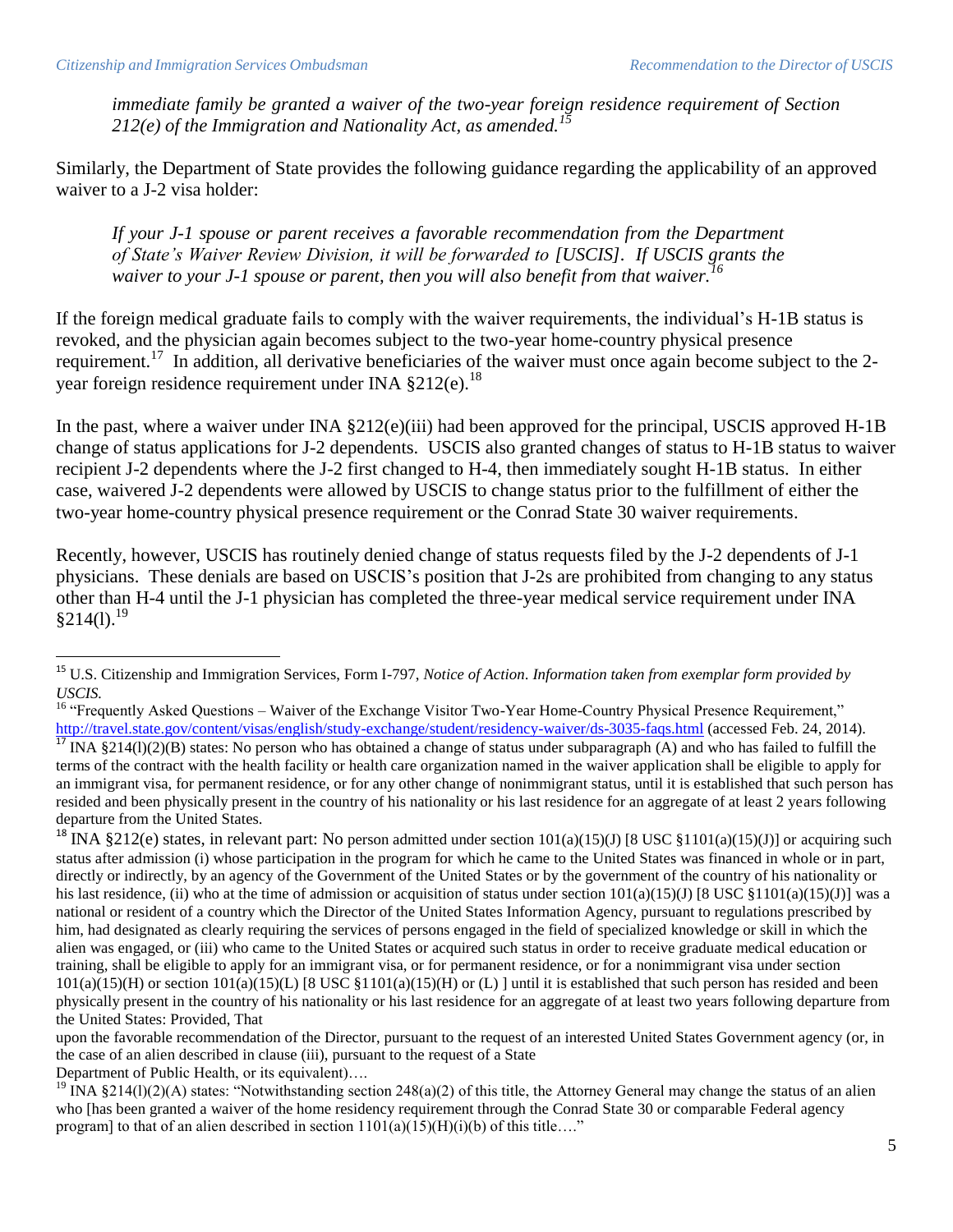Typical denial notices cite both INA §214(l)(2) and 8 CFR §212.7(c)(9). Although these provisions do *permit* a change of status from J-2 to H-4 for dependents of J-1 physicians who have obtained an appropriate waiver, neither provision contains clear language preventing a J-2 from changing to another nonimmigrant status. A regulatory framework that expressly *permits* a change of status to H-4 does not mean that it inherently *precludes* change to any other nonimmigrant status. A restrictive reading of the statutory framework creates a system in which the two-year home-country residency requirement applies to a J-2 dependent but the full benefit of the Conrad State 30 program does not.

Nevertheless, USCIS asserts that the provisions of INA §214(l) apply equally to any J-2 dependent – permitting dependents to change only to H-4 status, so that if the physician's H-1B status were revoked for failure to serve out the three year commitment, any derivative status held by dependents would also be revoked. However, it is notable that while the relevant statutes and regulations make clear that J-1s may only fulfill the terms and conditions of the waiver in H-1B status, they do not appear to limit the nonimmigrant status available to J-2 dependents while the J-1 physician performs medical service.

INA §§248(a)(1) to (4) specify exceptions to the generally applicable rule that an individual who maintains valid status in the United States may change to another status within the United States, provided that he or she is both qualified and eligible for the requested status. INA §248(a)(2) imposes a general bar on changes of status by J-1 physicians, except for a change to H-1B pursuant to INA §214(l), and INA §248(a)(3) provides that a foreign national subject to §212(e) may not change status unless he or she has first obtained a waiver. These statutory provisions do not reference J-2 dependents. Similarly, the regulations at 8 CFR 212.7(c)(9) state:

If the Service approves a waiver request…the foreign medical graduate (and accompanying dependents) may apply for change of nonimmigrant status, from J-1 to H-1B, and in the case of dependents of such a foreign medical graduate, from J-2 to H-4.

This regulatory provision is contextual and states only that where a Conrad State 30 waiver has been approved, the J-2 dependent is permitted to request H-4 status. However, nothing in the regulation indicates that the J-2 dependent is prohibited from requesting any other status. The use of the verb "may," without a modifier, generally indicates "probability or contingency," *i.e.*, that one is free to choose among multiple permissible courses of action.<sup>20</sup> Accordingly, 8 CFR  $\S212.7(c)(9)$  – which explicitly states that a waivered J-2 dependent "may" change status from J-2 to H-4 – should not be interpreted as mandating that a qualifying J-2 "may only" change to H-4 status, thereby precluding change to any other nonimmigrant visa category.<sup>21</sup> Moreover, based on reports from stakeholders, J-2 dependents of waivered J-1 physicians appear to be able to transition to a status other than H-4 by traveling to a U.S. Consulate abroad, applying for a visa, and seeking re-admission to the United States in the desired nonimmigrant status.

Legislative intent regarding the Conrad State 30 program and dependents is also an important consideration. On December 14, 2012, then U.S. Senator Kent Conrad, author of the Conrad State 30 program, sent a letter to then USCIS Director Alejandro Mayorkas requesting that, "USCIS return to its longstanding policy and practice of allowing the dependents of Conrad State 30 program physicians to change classification to statuses other than H-4." He observed that during its 20 year history the Conrad State 30 program brought more than 10,000 doctors to medically underserved areas; and counseled that, "The future success of the program is threatened by

 $\overline{\phantom{a}}$ <sup>20</sup> Black's Law Dictionary 979 ( $6<sup>th</sup>$  ed. 1990); "The word may usually is employed to imply permissive or discretional, and not mandatory, action or conduct." 57 C.J.S., *May* p. 456.

<sup>&</sup>lt;sup>21</sup> "As used in statutes, contracts, or the like, [shall] is generally imperative or mandatory." Black's Law Dictionary 1375 ( $6<sup>th</sup>$  ed. 1990).